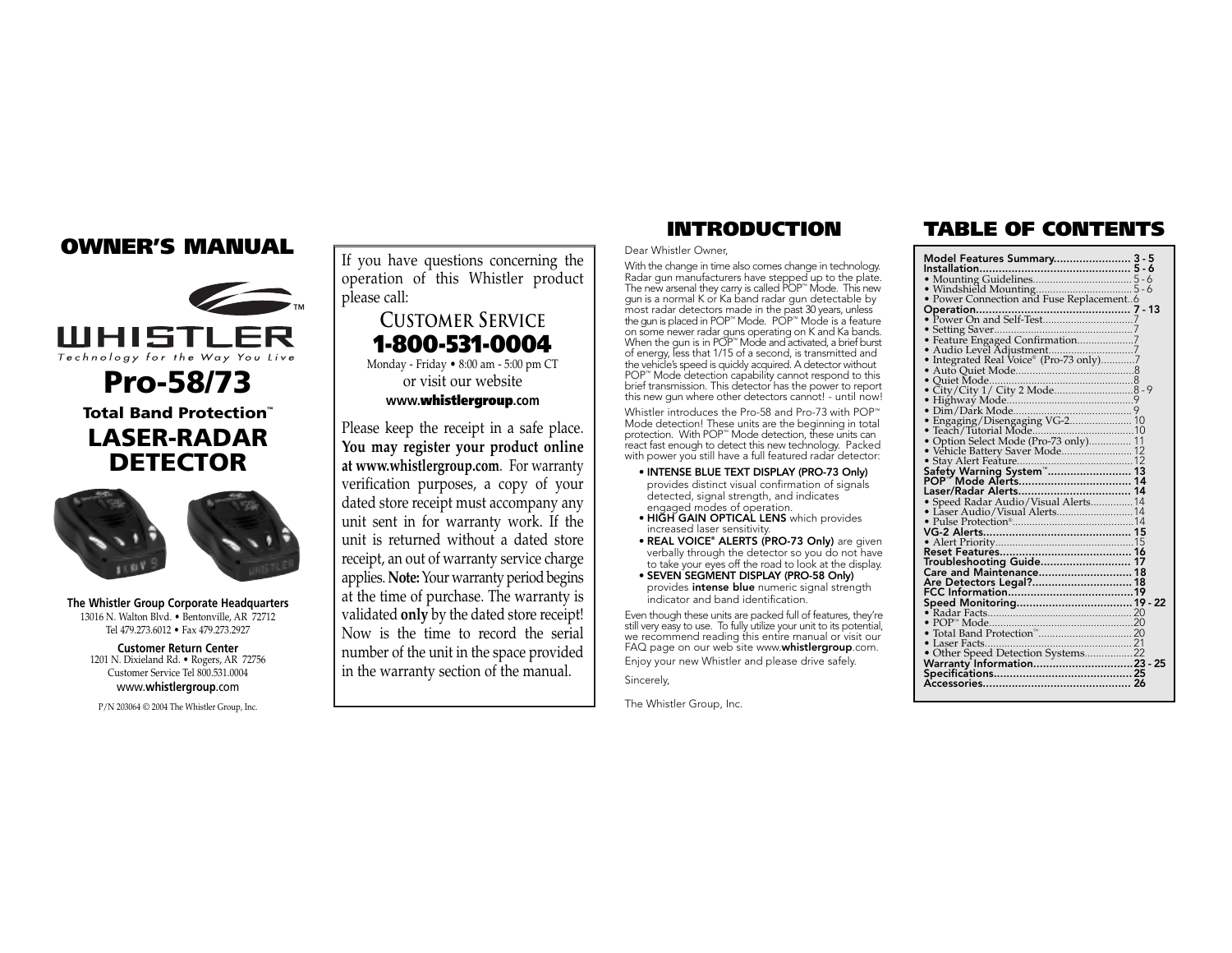## **Feature Listings of Pro-58 and Pro-73**

• POP™ Mode Detection

• Stay Alert™ • Total Band Protection™

• 3 City Modes • Quiet/Auto Quiet Modes • Vehicle Battery Saver • Setting Saver • Alert Priority • Safety Warning System™

- POP™ Mode Detection
- Seven Segment Icon Display Real Voice® Alerts (Intense Blue Display—Numeric • Intense Blue Text Display • High Gain Optical Lens
- Strength Indicator)
- High Gain Optical Lens
- Stay Alert™
- Total Band Protection™ • 360° Total Perimeter Protection™
- 360° Total Perimeter Protection™ VG-2 Cloaking™ Technology
- VG-2 Cloaking™ Technology
- 3 City Modes
- Quiet/Auto Quiet Modes
- Vehicle Battery Saver
- Setting Saver
- Alert Priority
- Safety Warning System™



**Pro-58 & Pro-58 Accessories:**

### Straight Power Cord, Hardwire Kit, Windshield Bracket & Dash Pad



Whistler's ergonomic and user-friendly design provides a new level of operating convenience. Special features include: **Note: Not all units have all features listed.**

- 1. **Bracket Release Button –** Provides quick and easy release of the mounting bracket.
- **2. Speaker –** Provides distinct audio warnings for X, K, Ka band radar, safety radar, laser and VG-2.
- **3. Mounting Bracket Location** Slot holds mounting bracket firmly.
- **4. Radar Antenna** Compact, high-efficiency antenna receives radar signals.
- **5. Front Laser Antenna**  High gain optical lens provides increased sensitivity and field of view for leading-edge laser detection.
- **6. Rear Laser Antenna –** An integrated optical wave-guide provides superior detection of laser signals transmitted from behind.
- **7. City Button -** Reduces the annoyance of false alerts typically encountered in urban driving areas.
- 8. Quiet/Menu Button Pressing QUIET before a signal is detected engages Auto Quiet Mode which automatically reduces the audio level after the initial warning to a low audio level setting. Pressing QUIET during a radar/laser encounter silences audio alerts, while allowing visual alerts to keep you informed. (Pressing and holding for 2 seconds allows you to enter Option Select Mode—see page 12—Pro-73 only.)
- **9. Power/Dim Dark** Turns unit on/off and engages Dim/Dark modes (press and hold for 2 seconds).
- **10. Volume Up/Down Buttons** Adjust volume up or down. **11a. Intense Blue Text Display** – Provides distinct visual confirmation of signals detected, signal strength, and indicates engaged modes of operation.
- **11b. 7 Segment Icon Display** Provides intense blue numeric signal strength indicator and band identification. **12. Power Jack** – Provides connection for the power cord.

### **WHISTLER FEATURES FEATURE DESCRIPTIONS INSTALLATION CONT. FEATURE DESCRIPTIONS**

- **POP™ Mode** Detection Capability—see page 14
- **Total Band Protection™** Complete Band Coverage that detects laser, radar, VG-2 and safety radar bands.
- 
- **Intense Blue Text Dilsplay** Pro-73 • **Intense Blue Seven Segment Icon Dilsplay -** Pro-58

# **INSTALLATION**

### **Mounting Guidelines**

- Mount the unit as low as possible near the center of the windshield.
- Do not mount your unit behind wipers, ornaments, mirrored sunscreens, etc. These obstructions have metal surfaces which can affect radar and laser signals and reduce critical warning time. (Regular tinted glass does not affect reception.)
- Some windshields have an Instaclear™ or Electriclear™ type coating, which affect radar signals. Consult your dealer or the owner's manual supplied with your vehicle to determine if your windshield has this coating.
- Avoid placing unit in direct contact with windshield.
- To reduce the possibility of theft, conceal your unit when not in use.

### **Windshield Mounting**

- Install the two suction cups and rubber bumper onto the bracket by fitting them into their holes.
- Press the suction cups onto the windshield at the location you have chosen. **IMPORTANT:** Some newer cars have a plastic safety coating on the inside of the windshield. The windshield bracket may leave permanent marks on this type of surface. To find out if your vehicle has this type of windshield, check the owner's manual or ask your dealer. We recommend that you do not leave the suction cup bracket on the window in direct sunlight.



### **Windshield Mounting (Cont.)**

If the detector is removed, this may cause blistering of the dash in some vehicles.

- Slide the detector onto the bracket until it locks into place. • If necessary, the unit may be leveled by bending
- the windshield bracket. Press the bracket release button and remove the detector before bending.

### **Power Connection**

- Plug the small end of the power cord into the unit's power jack.
- Plug the large end into the vehicle's cigarette lighter.

### **NOTE: Cord fits tightly into detector. When installing the cord, expect some resistance. Fuse Replacement**

The lighter socket plug is equipped with a replaceable 2 amp 3AG fuse located behind the silver tip. To replace the fuse, carefully unscrew the tip of the plug. **IMPORTANT: Unscrew slowly. The tip contains a spring which may fly out when disassembling.** Insert the new fuse with the spring and screw on the tip. **With use, screw cap on plug may loosen. Retighten occasionally.**



Unscrew the tip of the lighter socket plug carefully when replacing the 2 amp fuse.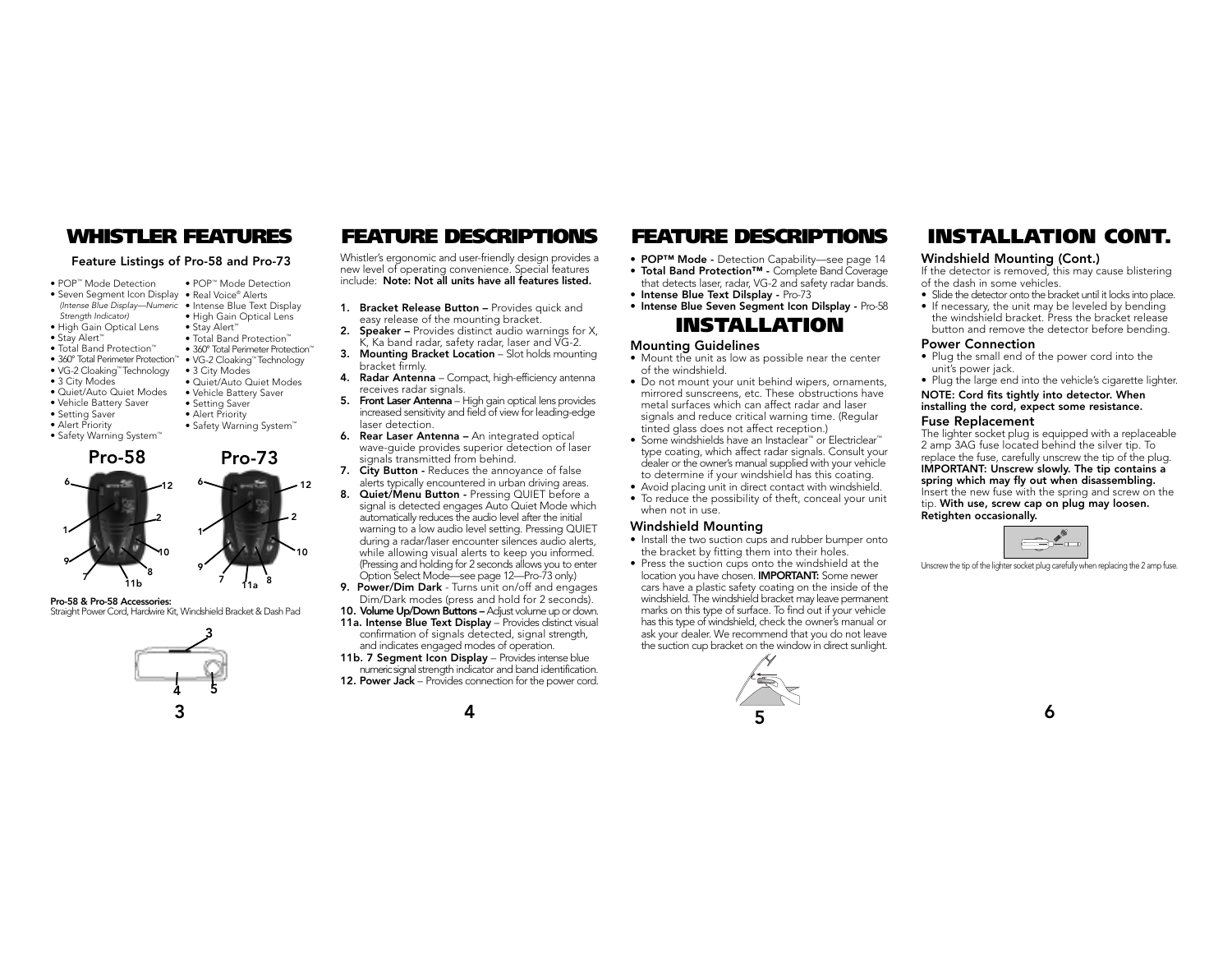## **OPERATION OPERATION OPERATION**

### **Power On and Self-Test**

Each time your Whistler detector is turned on, an automatic self-test sequence confirms that the speaker and visual displays are functional.

• Press Power. Display reads (Pro-73 only) in order: **1.** WHISTLER **2**. X-band **3**. K-band **4.** Ka-band **6.** SR ON **7**. VG2 OFF **8.** B SVR ON **10.** HWY **9.** POP ON

• Display indicators will light in same order for Pro-58.

### **Setting Saver**

Setting Saver saves your personalized settings so that when the detector is turned off and then on again, you do not have to re-enter them.

### **Feature Engaged Confirmation**

Each time a button is pressed one beep confirms feature "on", two beeps confirm feature "off".

### **Audio Level Adjustment**

The audio levels can be adjusted high to low or low to high.

- Press Volume  $\triangleq$  up to increase audio level.
- Press Volume  $\bullet$  down to decrease audio level.

As audio level is adjusted, beeps are provided and the display indicates volume level.

### **Integrated Real Voice® (Pro-73 only)**

When selected, Real Voice® will be used to articulate the following:

- 1. Band Identification
- 2. Safety Warning System messages
- 3. Feature Selection

**NOTE:** In certain cases the voice message does not replicate the text message.

### **Auto Quiet Mode**

Auto Quiet reduces the selected audio level to level (1) approximately 5 seconds after a radar or safety radar signal is detected. The alert for any new signal within 20 seconds will resume at level (1). Auto Quiet does not affect VG-2 or laser alerts.

- Press Quiet/Menu (before a signal is detected) to engage Auto Quiet.
- Once the Auto Quiet mode is engaged, you may cancel the audio alarm by pressing Quiet.
- Press Quiet (when the unit is not alarming) to cancel Auto Quiet mode.

### **Quiet Mode**

Quiet cancels audio during an alert and any new alert within 20 seconds. After 20 seconds, approximately 2 beeps are provided on any new alert and unit then remains quiet.

- Press Quiet to cancel the audio.
- Press Quiet a second time during an alert to restore the standard audio alert pattern; or turn the unit off, then on.

### **City/City 1/City 2 Mode**

Whistler's Three Stage City Mode is designed to reduce the annoyance of automatic door openers, intrusion alarms and other devices which share frequencies with police radar. Generally X band is used for these devices.

- Press City to cancel Highway mode and engage City.
- Press City a second time engages City 1.
- Press City a third time engages City 2.
- Pressing City a fourth time cancels City Modes and returns the unit to Highway Mode.

### **City/City 1/City 2 Mode (Cont.)**

In City Mode, weak speed/safety radar signal give an initial alarm of two beeps, and then remains quiet unless the signal becomes very strong. When the signal strength increases, two additional beeps are provided.

City 1 and CIty 2 Modes operate the same as Highway Mode, but in City 1 Mode, only the X band sensitivity is lowered. In City 2 Mode, X-band is not detected.

**CAUTION:** Some towns/small cities may still be using X band radar. If Auto Quiet is engaged in City 1 or City 2 modes and the unit receives a strong radar signal, the unit performs the Auto Quiet feature. City Modes do not change the audio alert for laser or VG-2.

### **Highway Mode**

Highway mode provides full audio warnings any time radar (X, K, Ka, Safety Radar) or laser signals are detected, and is recommended for open road driving.

For more information on City and Highway mode, please visit our FAQ page on our website: www**.whistlergroup.**com

### **Dim/Dark Mode**

Dim/Dark Mode reduces the illumination of the display.

- Press and hold Power for 2 seconds to reduce illumination to a Dim setting.
- Pressing and holding the power button for 2 seconds a second time engages Dark Mode. The display illumination is further reduced.

Dim or dark can be engaged during an alert. In Dark Mode, the display goes dark for as long as a signal is being detected and for 20 seconds after, then the display returns to the dimmer setting.

• Pressing and holding the power button a third time restores full illumination to the display.



**7**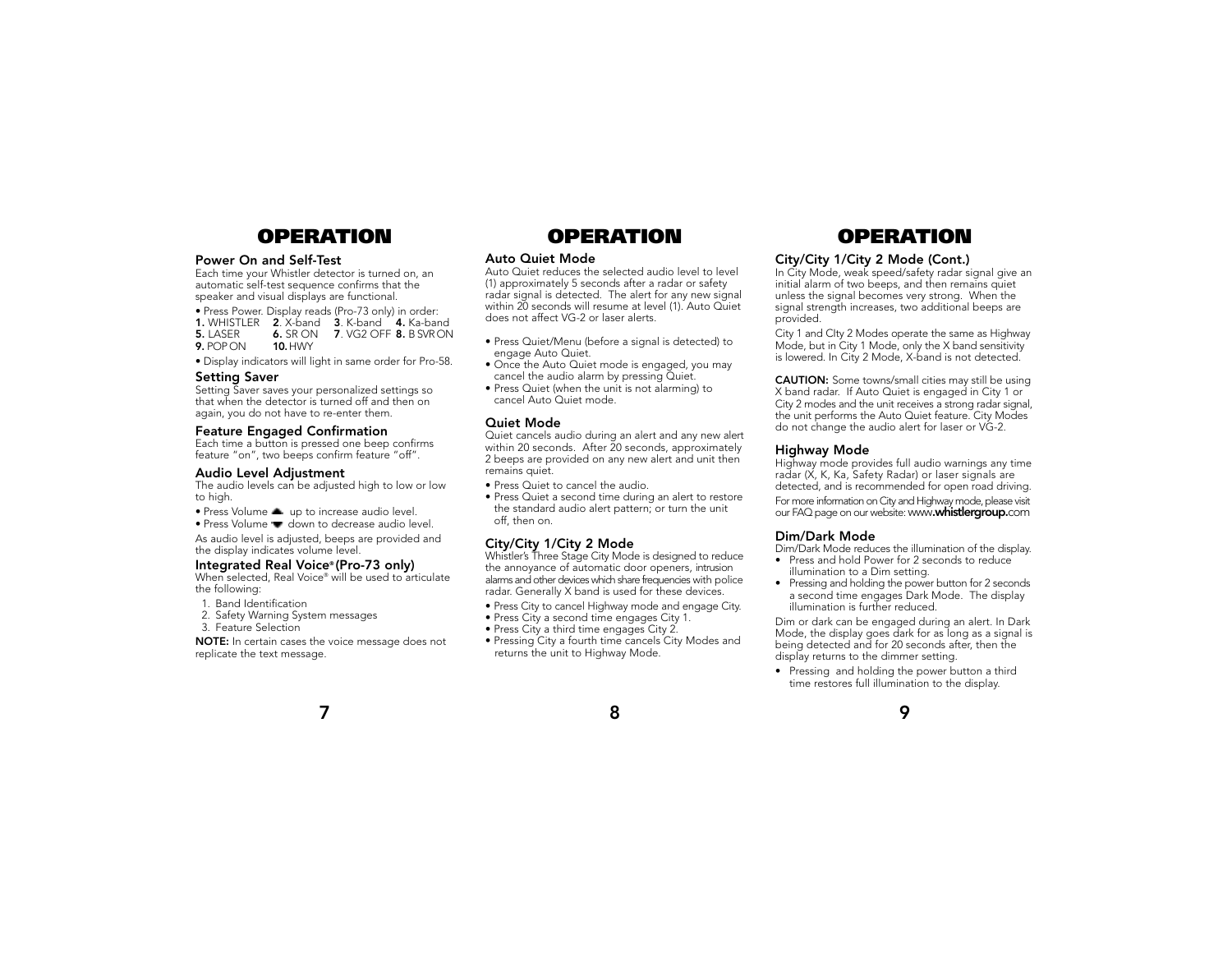## **Engaging/Disengaging VG-2**

**Pro-73:** See option select mode to turn this feature on. **Pro-58:** Press and hold the quiet button. Unit beeps

once for VG-2 on, twice for off. When a VG-2 signal is detected, the VG-2 alert is

sounded. After 3 seconds the audio is cancelled and the VG-2 indicator flashes at a slower rate. This cycle is repeated if the VG-2 signal is again detected.

During the period a VG-2 signal is detected, a radar signal cannot be detected. However, because the VG-2 alert has confirmed that a patrol car is nearby, you are already aware of the potential for speed monitoring and can adjust your speed accordingly. Laser detection is not affected while a VG-2 signal is detected.

### **Teach/Tutorial Mode**

Provides simulated alerts for each type of signal.

- Press City and Quiet simultaneously and release.
- Press Power to exit.

# **OPERATION OPERATION OPERATION OPERATION**

### **Option Select Mode (Pro-73 Only)**

Entering Option Select Mode allows you to customize options such as Tone Select, Abbreviated Power Up Sequence and VG-2 Mode. When selecting options, the  $\blacksquare$ ,  $\blacksquare$  or quiet must be pressed within 20 seconds or options mode will automatically be exited. To enter:

### **Pro-73 Chart**

| Press:<br>Quiet | Display<br>Reads: | To Change:                                        | Option:                                            |
|-----------------|-------------------|---------------------------------------------------|----------------------------------------------------|
| 1st Time        | TONE 3            | $\triangleq$ = YES                                | Tone 1, 2, 3<br>(3 different X, K, Ka<br>Patterns) |
| 2nd Time        | <b>TEST YES</b>   | $\triangle = ON$<br>$\blacksquare$ = OFF          | X, K, Ka Audio tones<br>1 beep during<br>Power Up  |
| 3rd Time        | VG-2 OFF          | $\triangle = ON$<br>$\overline{\mathbf{v}}$ = OFF | Turns VG-2 On<br>Turns VG-2 Off                    |
| 4th Time        | SR ON             | $\triangle = ON$<br>$\blacksquare$ = OFF          | Turns Safety Radar<br>On                           |
| 5th Time        | <b>VOICE ON</b>   | $\triangle = ON$<br>$\overline{\mathbf{v}}$ = OFF | Real Voice Engaged<br>Real Voice                   |
| 6th Time        | POP ON            | $\blacktriangle = ON$<br>$\blacksquare$ = OFF     | POP On<br>POP Off                                  |
| 7th Time        | B SVR ON          | $\triangle = ON$<br>$\blacktriangledown$ = OFF    | Battery Saver On<br>Battery Saver Off              |

### **Vehicle Battery Saver Mode**

The Vehicle Battery Saver Mode automatically shuts off your detector within 3 hours if you forget to turn it off. The timer is reset if the detector is turned off, unplugged or any button is pressed before the 3 hours have expired. The detector will alert you with an audible and visual warning before it shuts off.

During this warning you can reset the unit by pressing any button. This will reset the timer.

If the unit has automatically turned itself off, press the Power button to turn the unit back on. You can manually engage the Vehicle Battery Saver Mode by pressing and holding the City button until one beep is heard.

Refer to "Option Select Mode" for instructions for deactivating battery saver mode feature. (Pro-73 Only)

### **Stay Alert Feature**

The Stay Alert Feature is designed to test a driver's alertness. To engage (when unit is not alarming) :

• Press and hold City for approximately 2 seconds. Release button during or immediately after the alert is given.

### -Pro-73 only: Display reads: RU ALERT)

Within 30-60 seconds two beeps are sounded; to show alertness, the driver must press either the City, Volume, or Quiet buttons within 3-5 seconds. If a button is pressed within 3-5 seconds, the cycle is repeated. If a button was not pressed within 3-5 seconds alarm sounds and the display reads: (GET REST)

-Pro-58 only: The "H" or "C" will flash indicating Stay Alert is activated.

Within 30-60 seconds two beeps are sounded; to show alertness, the driver must press either the Volume, City or Quiet button within 3-5 seconds. If the button is pressed within 3-5 seconds, the cycle is repeated. If a button was not pressed within 3-5 seconds, alarm sounds and the display will flash all LED's.

• Press Power to exit for both the Pro-58 & Pro-73.



### **Stay Alert Feature (Cont.)**

**WARNING!!!** Stay Alert is NOT intended as a substitute for adequate rest. You should NOT operate a vehicle if you are drowsy. During extended periods of vehicle operation, you should take frequent breaks. Improper reliance on the Stay Alert feature may result in vehicle damage, personal injury or death. **NEVER OPERATE A VEHICLE IF YOU ARE DROWSY**.



### **Safety Warning System**™

In communities where transmitters are located, the Safety Warning System™ displays over 60 text messages. When Safety Radar is detected the audio alert is geiger counter-like.

### **Safety Warning System Text (Pro-73 Only)**

Example: Poor - Road - Surface.

• **Pro-58 Model** displays a  $\overline{5}$ , to indicate a SWS™ message has been received.

### **NOTE:**

Not all areas have Safety Warning System™ transmitters.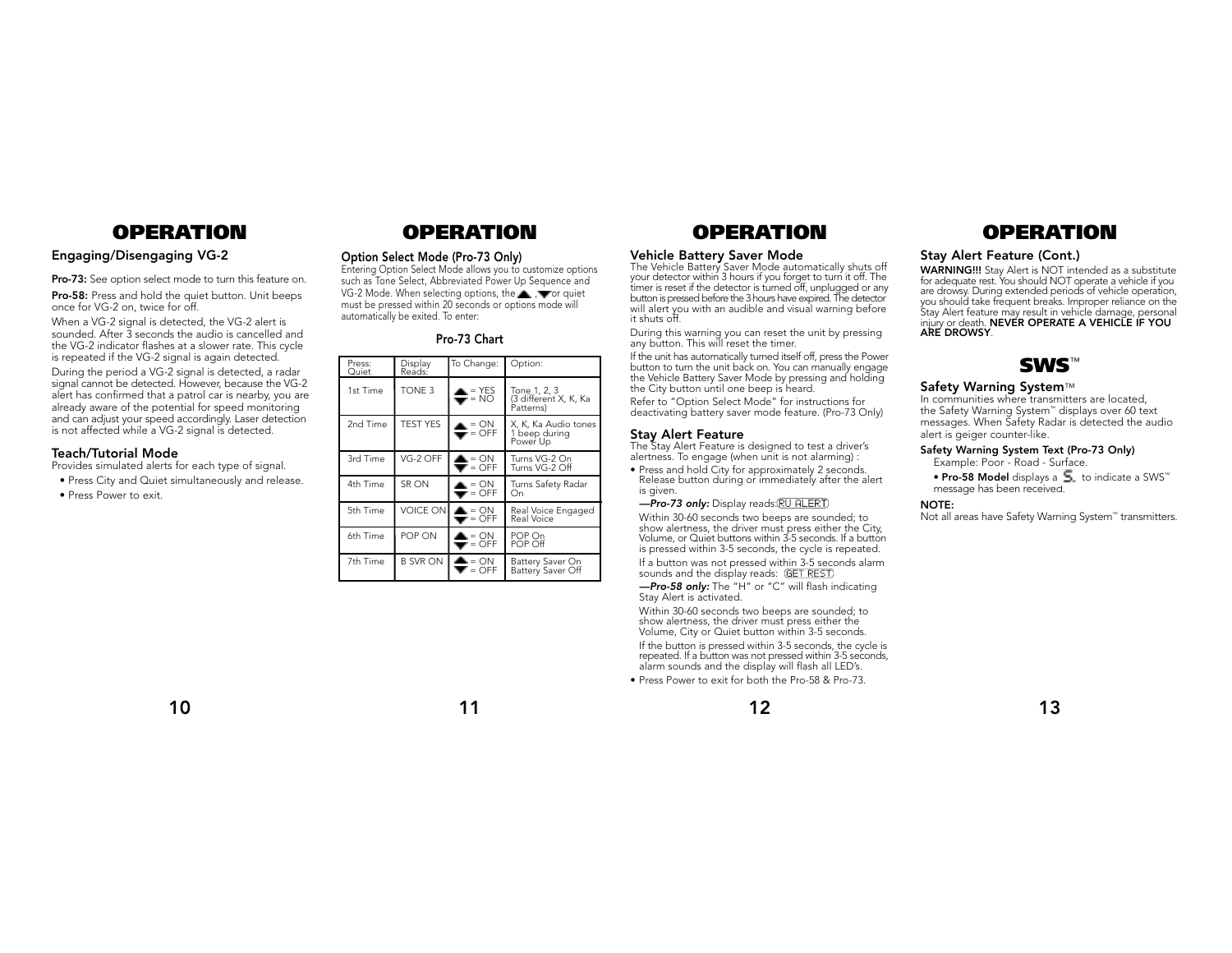## **POP**™ **MODE ALERTS VG-2 ALERTS RESET FEATURES**

### **POP**™ **Mode Alerts**

Because POP™ Mode travels on regular radar bandwidth, there is no particular alert for POP™ Mode transmissions. POP™ Mode alerts will be displayed as a regular radar alert.

## **LASER/RADAR ALERTS**

### **Speed Radar Audio/Visual Alerts**

When X, K or Ka is detected the band ID and signal strength is displayed. The audio alert is continuous and has a geiger counter-like pattern. The faster the beep the closer or stronger the radar source.

### **Laser Audio/Visual Alerts**

When a laser signal is detected the audio alert is continuous for a minimum of 3 seconds.

• **Model Pro-73** displays:

The more "III" the closer the laser source.

• **Model Pro-58** displays:

### **Pulse Protection®**

Pulse (or instant-on) radar is more difficult to detect than conventional radar because it remains 'off' until activated to measure the speed of a targeted vehicle. When a pulse type transmission is detected, your Whistler detector sounds an urgent 3-second audio warning and the display shows: "P"

After the 3-second pulse alert, the standard alert pattern continues for as long as the signal is present.

It is important to respond promptly to a pulse alert, since warning time may be minimal.

## **14 15 16**

### **VG-2 Audio/Visual Alerts**

**NOTE:** You must turn this feature on before it will detect VG-2.

When a VG-2 signal is detected, the detector 'hides' its own radiated signal and becomes undetectable by the VG-2.

Every 30 seconds, the detector checks for a VG-2 signal. If a VG-2 signal is still present, the unit continues to hide and repeats the VG-2 alert. If no signal is detected, two beeps are provided, indicating an 'all clear' condition. During VG-2 Alert X, K, and Ka band signals cannot be received (Reference page 19 for VG-2 information).

### **Alert Priority**

When two or more signals are received at the same time, the alert priority is: **1**. Laser

- **2.** VG-2
- **3.** Speed Radar
- **4**. Safety Radar

### **Example:**

If X band is alerting, then suddenly VG-2 is detected, the VG-2 warning will override the X band alert.



### **Reset Features**

- All user features can be reset to factory settings.
- •Unplug Power Cord from unit.
- •Press and hold Power and Quiet.
- •Plug Power Cord into unit.
- •Wait for 2 beeps.
- •Release Power and Quiet buttons.

### **Unit is now reset.**

### **Default factory settings are:**

- **1.** Audio to level (4).
- **2.** Display reads Highway. (Pro-73 only) 'H' illuminates on Pro-58
- **3**. Dim/Dark Mode to full illumination of display.
- **4.** Auto Quiet Mode OFF.<br>**5.** VG-2 Detection Mode (
- **5.** VG-2 Detection Mode OFF.
- **6.** Safety ON.
- **7.** Vehicle Battery Saver ON.
- **8.** Full Power Up sequence.<br>**9.** Default TONE 3.
- **9.** Default TONE 3.
- **10.** POP ON
- **11.** Voice On (Pro-73 only)
- **12.** Unit ON or OFF.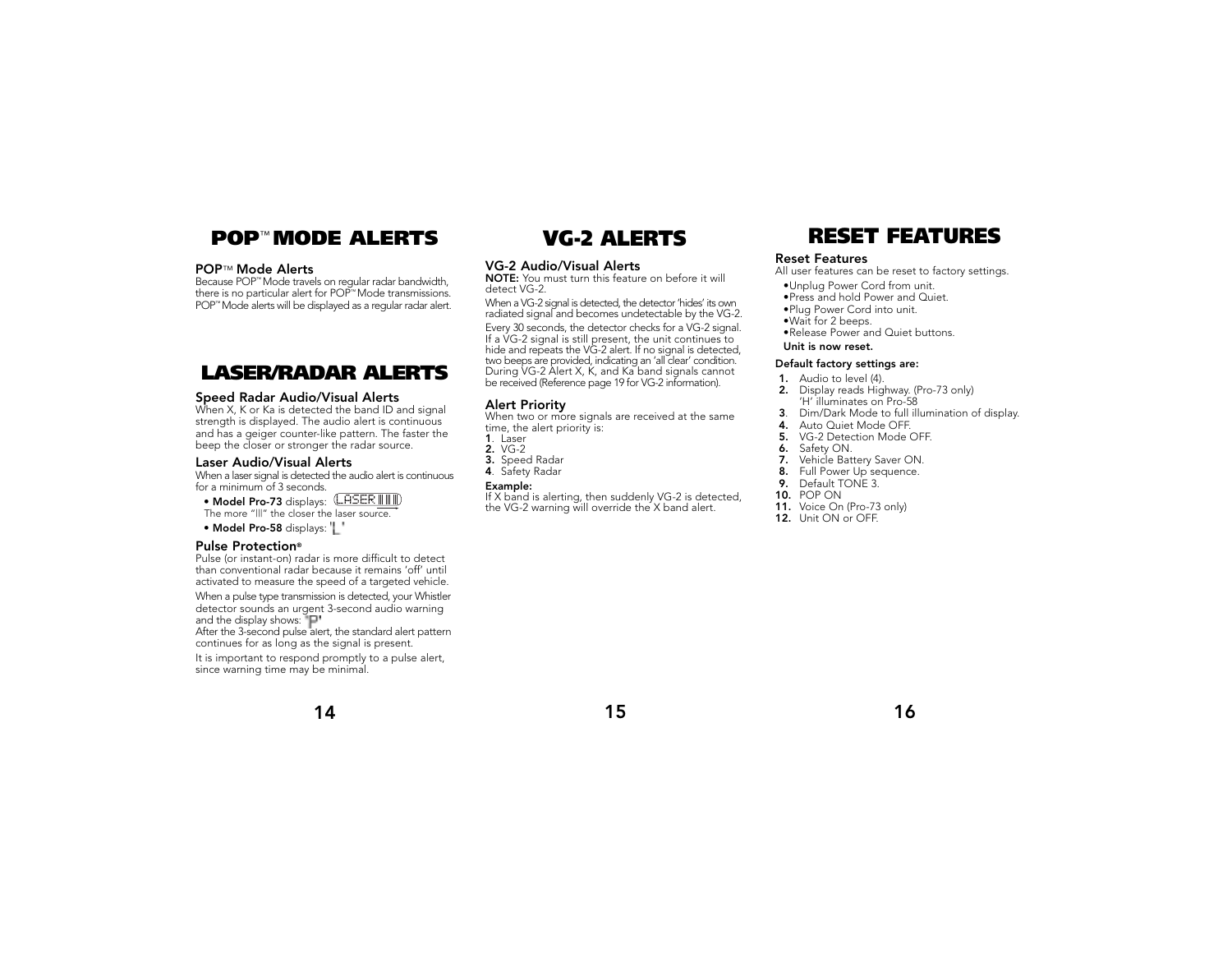Your Whistler detector is expertly engineered and designed to exacting quality standards to provide you with reliable, trouble-free operation. If your unit has been correctly installed following the guidelines in this manual, but is not operating optimally, please refer to the troubleshooting guide below.

### **PROBLEM: No display or audio.**

- Check fuse in Whistler plug; replace if necessary with a 2 amp 3AG type.
- Check fuse for lighter socket; replace if necessary. • Make sure lighter socket is clean.
- 
- **PROBLEM: Unit alarms when vehicle hits bumps.** • Check for loose lighter socket; tighten and clean.
- Check connections at both ends of power cord. Substitute another cord to determine if cord is defective. Return defective cord to the factory.

### **PROBLEM: Unit alarms when using vehicle electrical accessories** (brakes, power mirrors, power windows, turn signals, horn, etc.).

• Vehicle's electrical system, including battery and alternator, may have electrical noise. Install a filter capacitor (470mfd. 25 volt or larger capacitance value) on the back of the lighter socket.

### **PROBLEM: Unit gives laser alert when accelerating.**

• Possible bad or low quality distributor cap. Replace with high quality cap.

### **PROBLEM: Audio alerts are not loud enough.**

- Cancel Auto Quiet Mode or City Mode.
- Check audio level setting (see page 7 & 8).

If difficulties occur which cannot be solved by information in this Troubleshooting Guide, please call Whistler Customer Service at 1-800-531-0004 or visit our FAQ page at www.**whistlergroup**.com/faq-detectors.asp, before returning your unit for service.

# **TROUBLESHOOTING CARE AND MAINTENANCE FCC INFORMATION**

### **Care And Maintenance**

During the summer months, avoid prolonged exposure to direct sunlight by removing your unit from the dash when your vehicle is parked for an extended period of time. Do not spray water, cleaners, or polishes directly onto the unit. The spray may penetrate through the openings and damage the unit. Also, do not use any abrasive cleaners on the unit's exterior.

# **ARE DETECTORS LEGAL?**

### **In Most States YES!**

Laser-Radar detectors are legal in every state (with the exception of Virginia and Washington, D.C., which have local regulations restricting the use of radar receivers in any vehicle) when used in automobiles or light trucks (under 10,000 lbs.).

Concerning trucks over 10,000 lbs., the Federal Highway Administration (FHWA) issued a regulation, effective January, 1994 which prohibits radar and laser detector use in these types of vehicles nationally. Prior to the FHWA regulation, laws existed in the state of New York restricting the use of radar detectors in trucks over 18,000 lbs. and in Illinois in trucks over 26,000 lbs.

### **FCC ID HSXWH11 - Pro-58, Pro-73**

This device complies with part 15 of the FCC Rules. Operation is subject to the following two conditions: (1) This device many not cause harmful interference, and (2) this device must accept any interference received, including interference that may cause undesired operation.

### **IMPORTANT**

FCC requirements state that changes or modifications not expressly approved by Whistler could void the user's authority to operate the equipment.

## **SPEED MONITORING**

### **Radar Detector Detectors (VG-2)**

The Interceptor VG-2, or simply VG-2, is a microwave receiver used by police to detect signals radiated by the local oscillator of a radar detector. Because its purpose is to identify persons driving with radar detectors, the VG-2 is known as a 'radar detector detector'.

The VG-2 is the primary tool used by the police to identify radar detector equipped vehicles. If caught, in a state where detectors are illegal, (see page 18), drivers risk losing their radar detector and receiving a fine. In addition, instant-on radar is almost always used in combination with a VG-2, leaving unsuspecting motorists vulnerable to receiving two tickets - one potentially for speeding, the other for possession of a detector.

Having a radar detector capable of detecting the VG-2 may alert you to the presence of a speed trap. For more information on speed monitoring technologies, please visit our FAQ page on our website:

### www.**whistlergroup**.com

**NOTE:** It is the responsibility of the individual radar detector owner to know and understand the laws in your area regarding the legality of the use of radar detectors.



## **SPEED MONITORING**

### **Radar Facts**

A radar gun operates by transmitting radio waves at certain frequencies which reflect off objects and are then picked up by the radar gun's receiving section. When a radar beam reflects off a moving target, a measurable frequency shift occurs. The radar unit converts this shift into miles per hour to determine your vehicle's speed. Currently, the FCC (Federal Communications Commission) permits operation of traffic radar guns at X Band (10.500 - 10.550 GHz), K Band (24.050 - 24.250 GHz), and Ka Band (33.400 - 36.000 GHz).

**Note:** A radar detector will not alarm if an officer is not transmitting on any one of the above radar bands.

### **POP™ Mode**

POP<sup>™</sup> Mode is a feature on some newer radar guns operating on K and Ka bands. When the gun is in<br>POP<sup>"</sup> Mode and activated, a brief burst of energy, Post that 1/15 of a second, is transmitted and the vehicle's speed is quickly acquired. A detector without POP<sup>\*\*</sup> Mode detection capability cannot respond to this brief transmission. This detector has the power to report this new gun where other detectors cannot!

### **Total Band Protection™**

Complete Band Coverage that detects laser, radar, VG-2 and safety radar bands.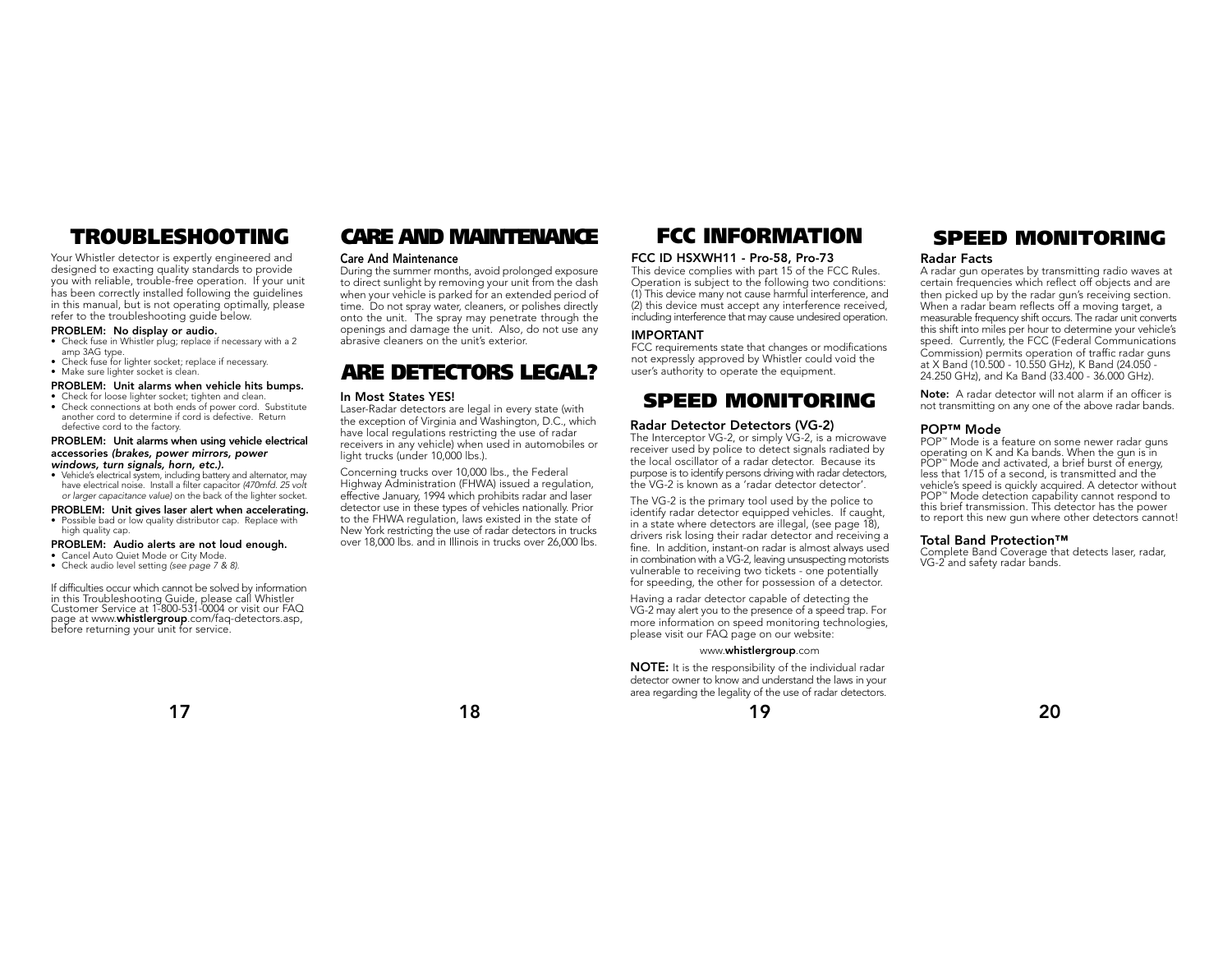### **Laser Facts**

It's well documented that many radar guns cannot reliably provide the speed of a targeted vehicle that is traveling in a group of vehicles. In contrast, a laser gun can target a specific vehicle out of a line of traffic and determine its speed. The advantage of laser over radar in terms of target identification is the result of the laser gun's narrow beam. A radar transmission can cover more than a four-lane highway at a distance of 1,000 feet, compared with a laser transmission which covers about 3 feet at the same distance. For best protection, keep these points in mind:

- Because you vehicle's license plate or headlights are the laser gun's primary targets, mounting your Whistler detector on the dashboard can improve laser detection at short range.
- Do not follow closely behind any vehicle you cannot see through. If you can't see past a vehicle ahead of you, chances are your detector won't either.
- The receiving range of your laser detector will not be the same as a radar detector. Laser guns are most often used at short range.

Whistler Laser-Radar detectors receive all current laser guns which operate at a laser wavelength of 905 +/- 10mm.

•Pro Laser™ I II III •LT1 20-20 •Ultra Lyte

### **Laser Tips**

If you are the targeted vehicle, a laser gun can often determine your speed within a few seconds after you receive an alert. In this situation there is generally no time to safely adjust your speed. However, if you are traveling near or behind the targeted vehicle and receive an alert, response time should be sufficient. Any laser alert, regardless of duration, requires immediate action!

### **Other Speed Detection Systems**

Several techniques other than radar or laser are used to measure vehicle speeds. When these methods are being used, no detector can provide a warning. These techniques include:

- Pacing A patrol car drives behind you and matches your driving speed.
- Vascar/Aircraft The time it takes a vehicle to travel a known distance is measured.

## **WARRANTY INFORMATION**

### **Consumer Warranty**

This Whistler Laser-Radar detector is warranted to the original purchaser for a period of two years from the date of original purchase against all defects in materials and workmanship. This limited warranty is void if the unit is abused, modified, installed improperly, if the housing has been removed, or if the serial number is missing. There are no express warranties covering this product other than those set forth in this warranty. All express or implied warranties for this product are limited to the above time. Whistler is not liable for damages arising from the use, misuse, or operation of this product.

## **SPEED MONITORING SPEED MONITORING WARRANTY INFORMATION**

### **Service Under Warranty**

During the warranty period, defective units will be repaired without charge to the purchaser when returned with a dated store receipt to the address below. Units returned without dated store receipt will be handled as described in section "Service Out Of Warranty." Due to the specialized equipment necessary for testing a Laser-Radar receiver, there are no authorized service stations for Whistler brand detectors other than Whistler.

When returning a unit for service under warranty, please follow these instructions:

1. Ship the unit in the original carton or in a suitable sturdy equivalent, fully insured, with return receipt requested to:

> **Whistler Repair Dept.** 1201 North Dixieland Rd

Rogers, AR. 72756

### **Please allow 3 weeks turnaround time.**

**IMPORTANT:** Whistler will not assume responsibility for loss or damage incurred in shipping. Therefore, please ship your unit insured with return receipt requested. **CODs will not be accepted!**

- 2. Include with your unit the following information, clearly printed:
	- Your name and street address (for shipping via UPS), a daytime telephone number and email address, if applicable.

• A detailed description of the problem (e.g., "Unit performs self-test but does not respond to radar").

• A copy of your dated store receipt or bill of sale.



**23**